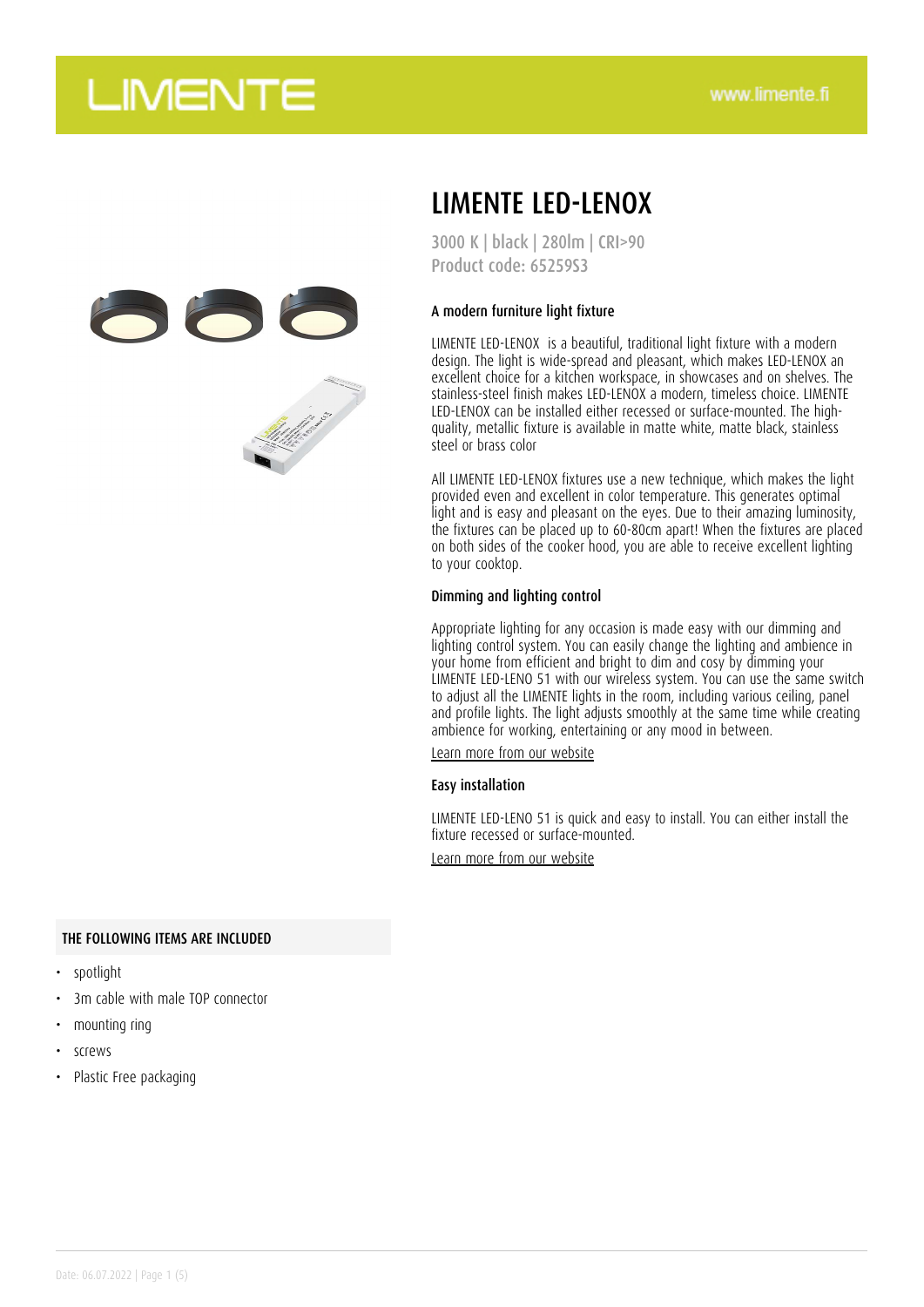### LENOX 3K 3X4W BLACK SPOTLIGHT

### OVERVIEW

| <b>PRODUCT CODE</b> | 65259S3                            |
|---------------------|------------------------------------|
| <b>GTIN-CODE</b>    | 6438400005839                      |
| ELECTRICAL NUMBER   | 4139974                            |
| ETIM GENERAL NAME   | <b>Furniture luminaire</b>         |
| ETIM CLASS          | Downlight/spot/floodlight EC001744 |
| ETIM GROUP          | 41 Domestic light fittings         |
| <b>COLOUR</b>       | <b>Black</b>                       |
| <b>LAMP TYPE</b>    | LED                                |

### SPECIFICATIONS

| <b>PRODUCT DIMENSIONS</b>                | 64.0 x 64.0 x 15.5                                                           |
|------------------------------------------|------------------------------------------------------------------------------|
| <b>MOUNTING METHOD</b>                   | Surface mounted/recessed mounted                                             |
| <b>COLOUR TEMPERATURE</b>                | 3000 K                                                                       |
| <b>COLOUR RENDERING INDEX CRI</b>        | $> 90$                                                                       |
| <b>RATED LIFE TIME</b>                   | 35.000h (L80B10)                                                             |
| <b>ENERGY EFFICIENCY CLASS</b>           |                                                                              |
| <b>LUMINOUS FLUX</b>                     | 280 lm                                                                       |
| <b>EFFICIENCY</b>                        | $80 \text{ lm/W}$                                                            |
| <b>VOLTAGE</b>                           | 24 V DC                                                                      |
| <b>INGRESS PROTECTION CODE</b>           | IP44/IP20                                                                    |
| NUMBER OF LEDS/M                         |                                                                              |
| <b>INPUT POWER</b>                       | 4 W                                                                          |
| <b>NUMBER OF SWITCHING CYCLES</b>        | > 50000                                                                      |
| AMBIENT TEMPERATURE RANGE                | $-20^{\circ}$ C $-40^{\circ}$ C                                              |
| <b>INPUT POWER CONNECTOR</b>             |                                                                              |
| <b>WARRANTY PERIOD (MONTHS)</b>          | 24                                                                           |
| <b>ADDITIONAL COVER (MONTHS)</b>         | 36                                                                           |
| <b>INSTALLATION AND OPERATING MANUAL</b> | https://www.limente.fi/Images/productpics/instructions/limente_led-lenox.pdf |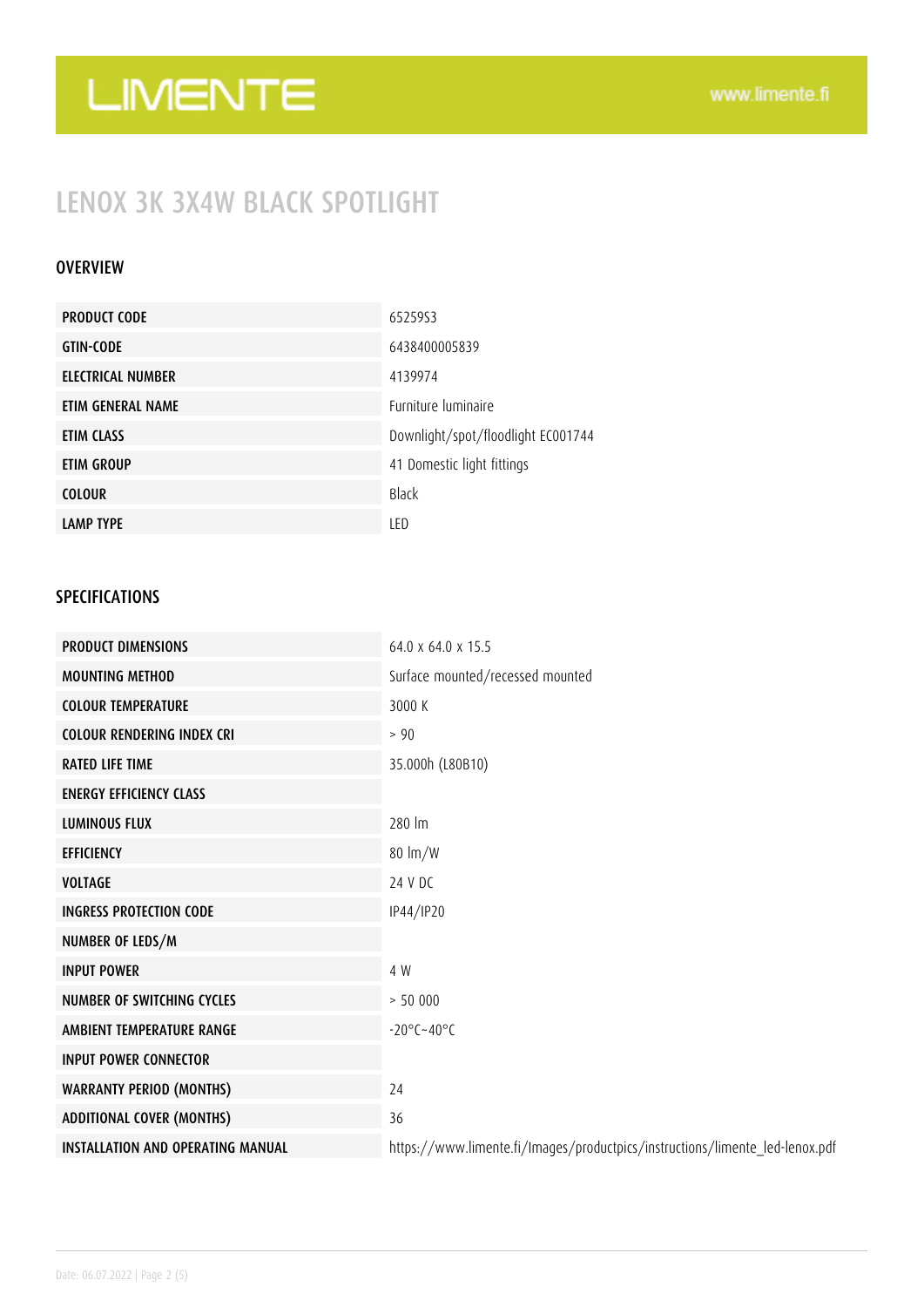### LENOX 3K 3X4W BLACK SPOTLIGHT

### RECOMMENDED ACCESSORIES

| <b>PRODUCT CODE</b> | <b>PRODUCT</b>                                        |
|---------------------|-------------------------------------------------------|
| 640451              | SMART 451, WIRELESS LIGHTING CONTROL KIT, 24 V        |
| 640420              | SMART 420, WIRELESS LIGHT CONTROL                     |
| 640421              | SMART 421, WIRELESS LIGHT CONTROL                     |
| 640422              | SMART 422, WIRELESS LIGHT CONTROL                     |
| 640424              | SMART 422, WIRELESS LIGHT CONTROL                     |
| 640350              | SMART 350 SET, WIRELESS LIGHT CONTROL, REMOTE CONTROL |
| 640351              | SMART 351, WIRELESS LIGHT CONTROL                     |
| 640352              | SMART 352, WIRELESS LIGHT CONTROL                     |
| 640425              | SMART 425, WIRELESS LIGHT CONTROL                     |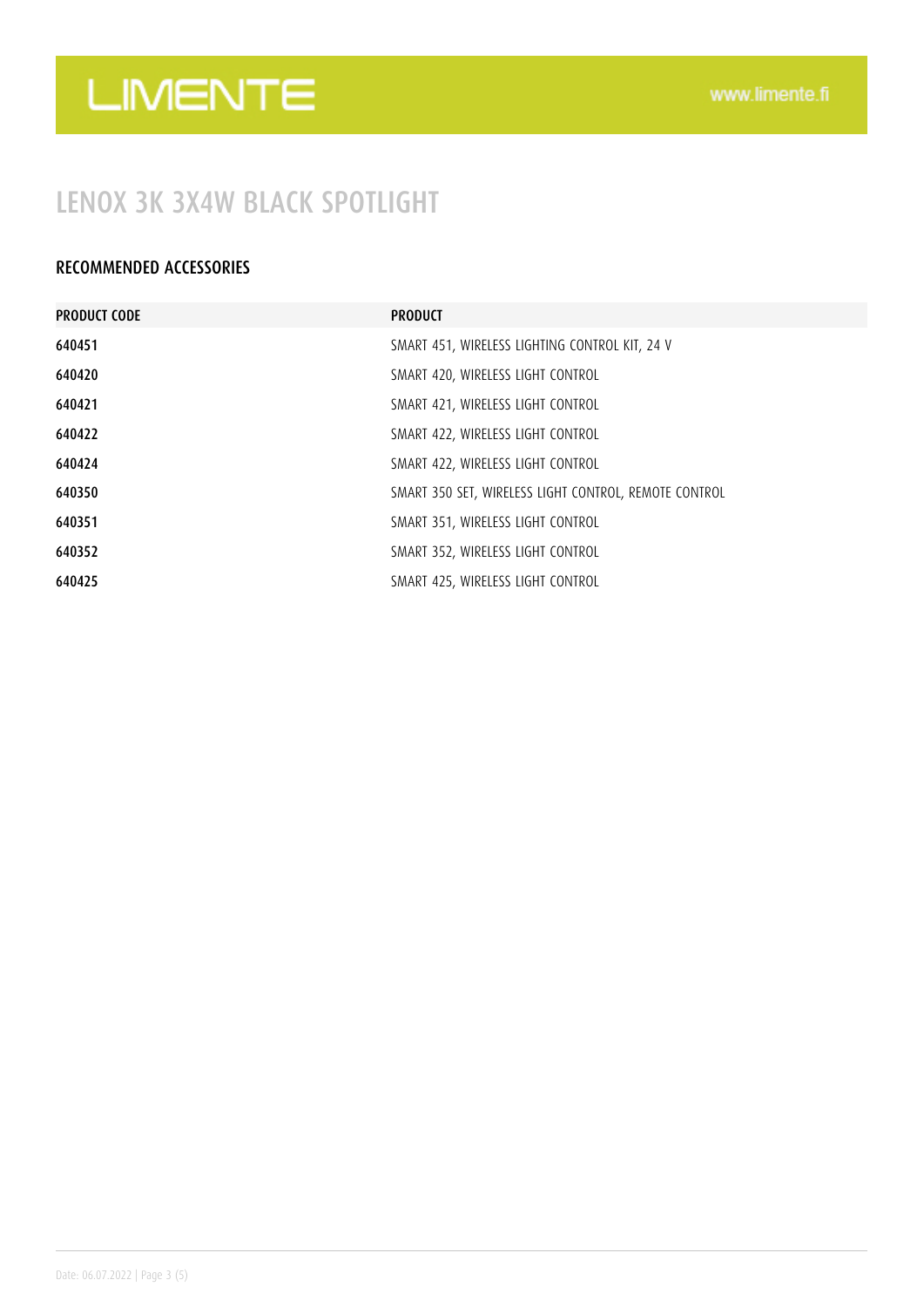### LENOX 3K 3X4W BLACK SPOTLIGHT